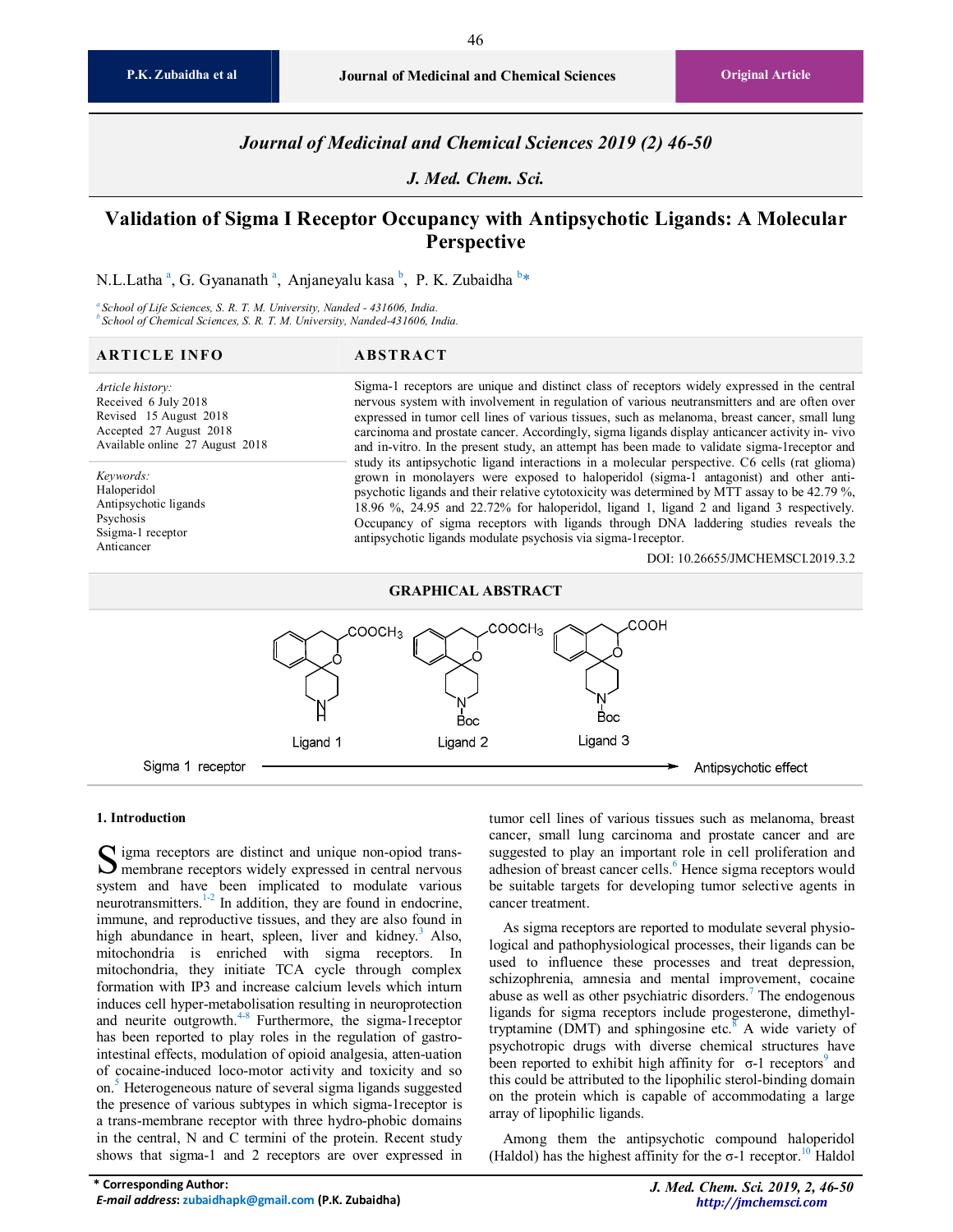(Haloperidol), the first generation antipsychotic is a tranquiliser and a neuroleptic drug belonging to butyrophenone neuroleptics. The sigma ligands (haloperidol and rimcazole) were also shown to inhibit growth of both cultured cancer cells under in-vitro and in-vivo and they do not interfere in the proliferation of non-cancer tissues.<sup>11-13</sup> But, the side effects of haloperidol in terms of mortality in elderly patients, dementia related psychosis and others require development of alternate safe efficient anti-psychotic agents for therapeutic

use. Spiro cyclic piperidine derivatives (**1-4**) exhibit high affinity for sigma receptors (**Fig. 1**). Our earlier bioinformatics study has predicted favorable interaction between sigma-1 receptor protein and three antipsychotic ligands synthesized in our laboratory (data to be published). The present paper describes validation of sigma-1receptor occupancy with the possible antipsychotic ligands synthesized in our laboratory and its interactions in a molecular perspective.



# **2. Results and Discussion**

As Rat glioma cell line contained high densities of sigma 1 and 2 receptors, it was used for various binding studies, ligand uptake studies and cytotoxicity analysis. $12 \text{ C6}$  cells are used as an *in vitro* model for the validation of sigma-1receptor for antipsychotic ligand interactions measured through the occupancy of sigma-1receptor and the cytotoxic effects of antipsychotic ligands. Previous studies indicated that antipsychotic drugs bring about cell death of most cancer cell lines including C6 rat glioma cell lines. We have used an *Insilico* approach to evaluate the binding ability of sigma receptor protein and spiropiperidine derivatives. The three dimensional structure of sigma-1 receptor protein was

predicted using I-Tasser, a structure prediction server and its interaction with ligands **1**, **2** and **3** were analyzed using docking softwares in our earlier study. All the three ligands showed favorable interactions within the predicted active site of sigma-1 protein (data to be published). Having established the favorable binding affinity for sigma-1 receptor, cytotoxicity of the antipsychotic ligands was also performed using MTT assay compared with the standard antipsychotic (haloperidol) drug and the results are tabulated in **Table 1.** Cytotoxicity results revealed that among the three ligands studied, ligand **2** exhibited the high toxicity of 24.95% as compared to 22.72% and 18.96% exhibited by ligand **3** and **1** respectively.

| <b>Table 1.</b> Cytotoxicity of antipsychotic ligands |          |          |          |                    |
|-------------------------------------------------------|----------|----------|----------|--------------------|
| <b>Concentration /Sample No.</b>                      |          | 2        | 3        | <b>Haloperidol</b> |
| $25\mu$ g                                             | 7.839388 | 1.147228 | 14.88209 | 11.72721           |
| $50\mu$ g                                             | 10.99426 | 7.648184 | 15.67878 | 29.79605           |
| $75\mu$ g                                             | 14.37221 | 19.91714 | 16.69853 | 33.04653           |
| $100\mu$ g                                            | 18.96112 | 24.9522  | 22.72148 | 42.79796           |

As expected the toxicity of antipsychotic ligands increased with increase in concentration, which is depicted in **Fig 2.** C6 Rat glioma cell lines were treated with haloperidol and antipsychotic ligands. The treated cell lines and untreated control cell line samples were subjected to caspases and DNA fragmentation assay. DNA fragments were observed in the cells treated with haloperidol and ligand **3**. DNA laddering indicates the interaction of sigma-1 receptor and antipsychotic ligands (**Fig 4**). Increased level of caspase **3** expression in the treated glioma cells confirms the interaction of antipsychotic ligands to sigma-1 receptor as well as cytotoxicity of the ligands. Caspase levels were relatively high in cells treated with haloperidol and ligand 3 when compared to ligand **1** and **2** (**Fig. 3**). These chosen ligands act as antagonist for the activation of sigma-1 receptor involved in various psychotic diseases. The above mentioned results also suggest that the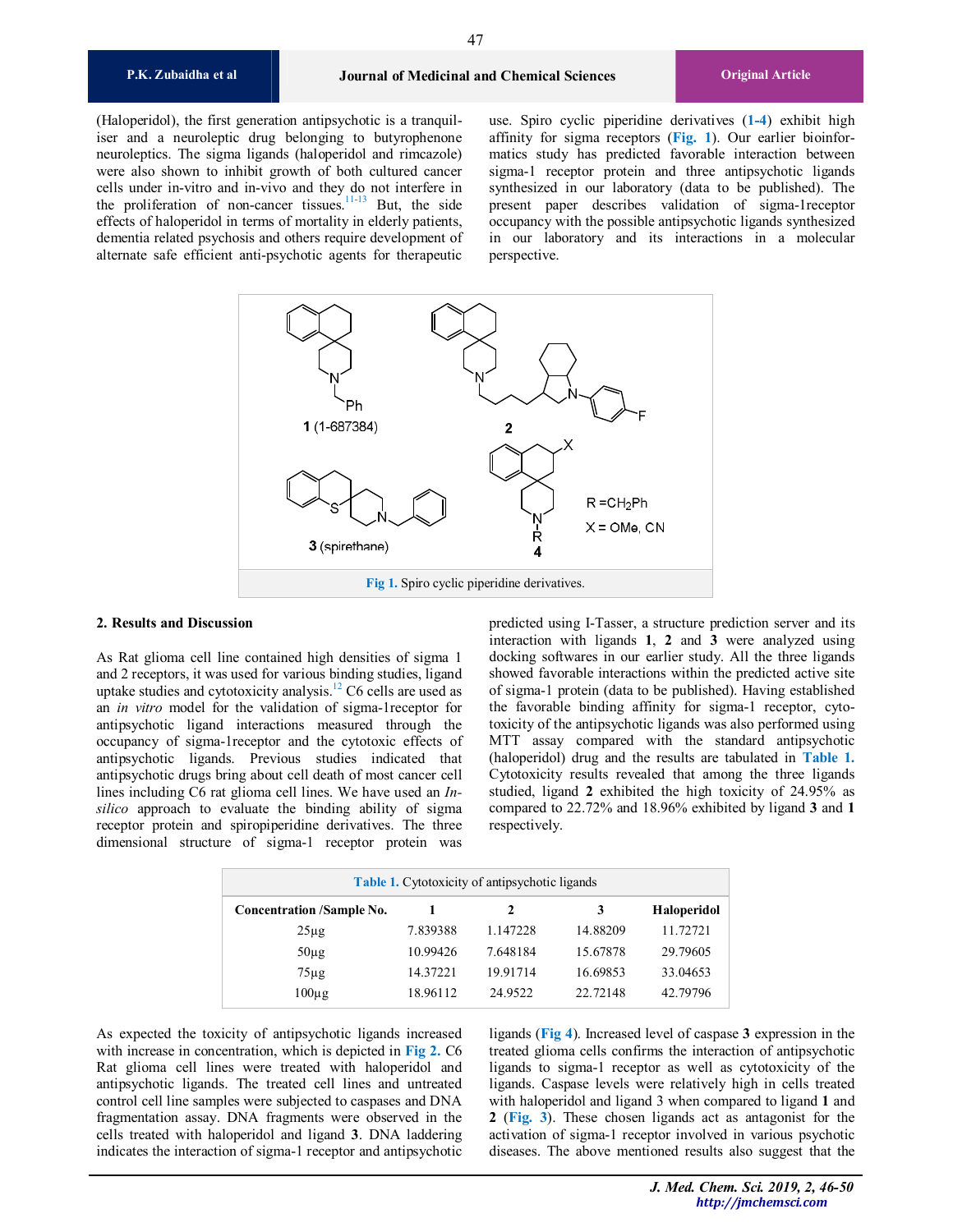48

antipsychotic ligands mediate cell death in cancer cells via sigma-1 receptors.

### **3. Conclusion**

In conclusion**,** the present study establishes the interaction of sigma-1receptor with synthesized antipsychotic spiropiperidine derivatives through caspase assay and DNA fragmentation studies. Spiropiperidine ligand **2** displayed high toxicity of 24.95% as compared to 22.72% and 18.96% exhibited by the ligands 3 and 1, respectively. As expected, the cytotoxicity in C6 cell lines was observed in dose dependent manner for haloperidol and the antipsychotic ligands. These ligands act as antagonist for the sigma-1 receptor that is proposed to be involved in various psychotic diseases. Further the present study also suggests that the antipsychotic ligands mediate cell death in cancer cells via sigma-1 receptors. The obtained results clearly indicate that spiropiperidine ligand **3** would be a potential candidate for anticancer activity studies.

# **4. Materials and Methods**

### *4.1. Antipsychotic ligands*

**Ligand 1**: 3-Methylcarboxylate-(3,4- dihydrospiro [2- benzopyran])-1, 4' – piperidine (**Scheme 1**).

**Ligand 2**: 1'-Tertiarycarboxy carbonyl (3,4- dihydrospiro [(2) benzopyran-1,4'–piperidine]-3-methylcarboxylate (**Scheme 1**).

**Ligand 3**: 1'-Tertiary- Butoloxycarbonyl [(2) benzopyran-1, 4' – piperidine] -3- methylcarboxylic acid (**Scheme 1**).

The spiro piperidine derivatives (**Ligand 1, 2, 3**) synthesized in our laboratory were chosen for the validation of sigma-1receptor's interaction with ligands and compared with the standard sigma-1 antagonist (Haloperidol).

# *4.2. MTT Assay*

Cytotoxicity analysis of the spiro piperidine derivatives were performed on C6 Rat glioma cells using MTT assay and compared with haloperidol as standard [12 ]. Approximately 5x10<sup>3</sup>cells/well (cell line) were seeded into 96 well plate, 100µl of DMEM medium was added and incubated at 37ºC. After 24h the medium was discarded and fresh medium containing 25, 50, 75 and 100µg of spiro piperidine derivatives (1, 2, 3) were added. The plates were incubated for 48h at 37 $\degree$ C in a CO<sub>2</sub> incubator. Once again the medium was discarded after incubation period and fresh 100µl medium containing 10µl of 3-(4, 5-Dimethylthiazol-2-yl)-2, 5-diphenyltetrazolium bromide (MTT 5mg/ml) was added. After incubation at  $37^{\circ}$ C in a  $CO_2$  incubator for 4h, the medium was discarded and 200µl of DMSO was added to dissolve the formazon crystals. Then the absorbance was read in a microplate reader at 570nm and cell survival and cell toxicity were calculated by the following formulae.

- Viability  $% =$  (Test OD/Control OD) X 100
- Cytotoxicity  $\% = 100 \text{viability\%}$



### *4.3. CASPASE quantification assay*

CASPASE activities by chromogenic assays were determined as per standard protocol using CASPASE-3 activation kits (Calbiochem, Merck). The cells were treated with various concentrations of spiro-derivatives (1, 2 3 ) and haloperidol and subjected to lysis using lysis buffer (50mM HEPES, 100mM NaCl, 0.1% CHAPS, 1mM DTT, 100mM EDTA).

The resulting lysates were centrifuged at 10,000×*g* for 1 min and the supernatant was used to estimate protein concentration by Lowry's method using BSA as a standard. 100µg protein (cellular extracts) was diluted in 50 µl cell lysis buffer for each assay. Next, in 96-well microtiter plates the cellular extracts were incubated with  $5 \mu l$  of the 4mM pnitroanilide (pNA) substrates, DEVD-pNA (caspase-3 activity) for 2h at 37°C. CASPASE activity is the measure-ment of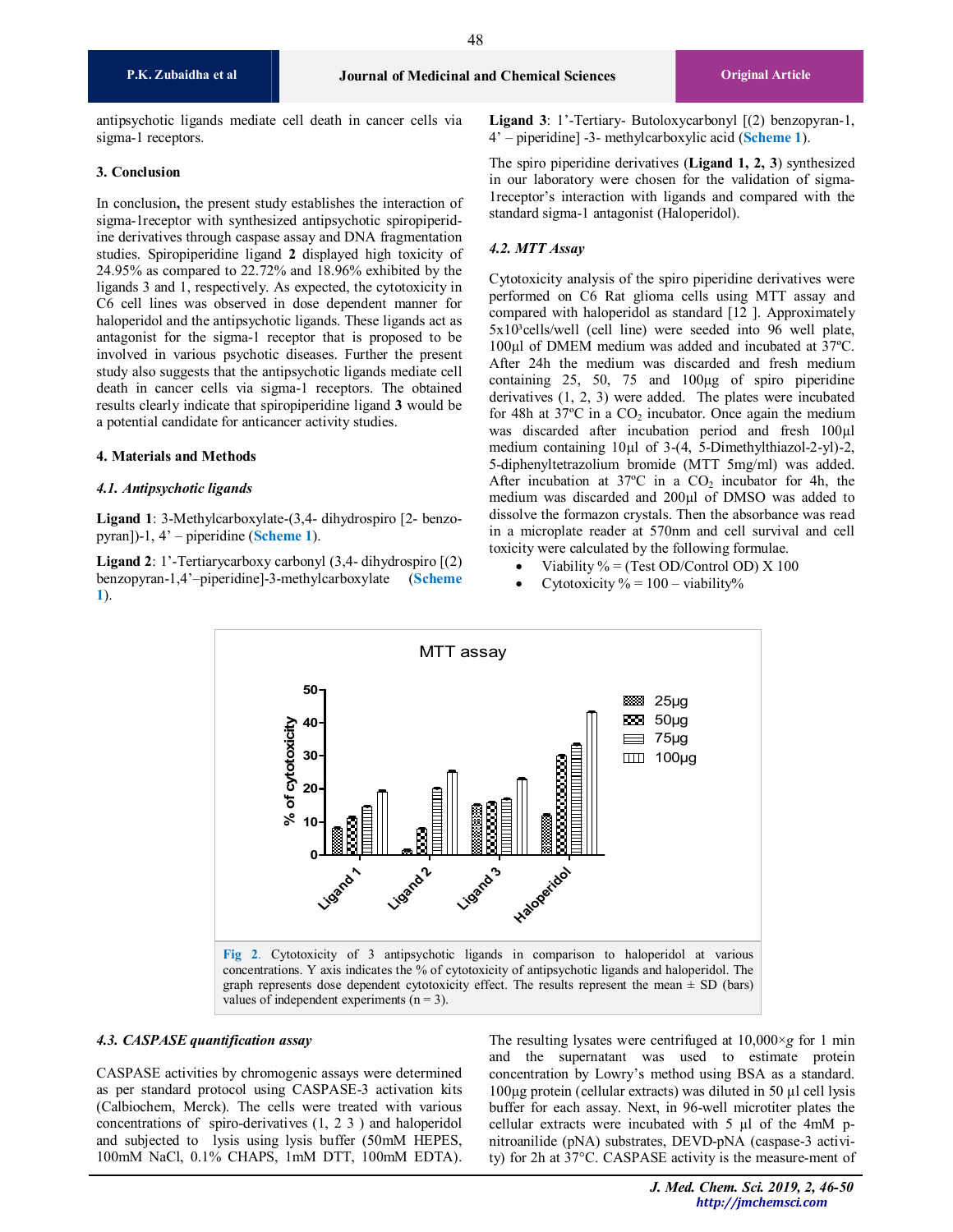free pNA formed by cleavage of the substrates at 405nm in a microtiter plate reader. Relative CASPASE-3 activity was calculated using the following formula were v- volume of sample in ml, d- dilution factor and t- reaction time in minutes

Activity, μmol pNA/min/ml = ODxd εmMxtxv

#### *4.4. DNA Fragmentation assay*

The occupancy of sigma-1 receptor with antipsychotic spiroderivatives was characterized biochemically by the activation of a nuclear endonuclease which results in cleavage of DNA into multimers having approximately 180-200 base pairs that can be visualized as an 'oligosomal ladder' by standard agarose gel electrophoresis. Cells seeded in 24 well plate and kept in  $CO<sub>2</sub>$  incubator were treated with  $100\mu g$  of antipsychotic ligands for 48h. At the end of incubation period, the cells were centrifuged for 1000rpm for 3mins at  $14^{\circ}$ C. The pellet was resuspended in a lysis buffer (10 mMTris-HCI, pH 8.0, 10 mMNaCl, I0 mM EDTA, 20mg/ml Proteinase K, 10% SDS), and incubated at 37°C.

The DNA was extracted by phenol-chloroform method, precipitated overnight at -20 $^{\circ}$ C in ethanol containing 0.3 M final concentration sodium acetate. Then the pellet was dissolved in TE buffer (0.1 M Tris-HCl, pH 8.0, 10 mM EDTA). DNA samples were electrophoretically separated on 2% agarose gel containing ethidium bromide  $(0.4\mu g/mL)$ . The UV (302 nm) transilluminator was used for visualization of DNA (Emmy P. Rogakou*et al*, 2000; Gavrieli*et al*, 1992). Untreated cells were used as control while haloperidol treated cells were used as positive control.



**Fig 3**. Level of Caspase expression on treated cells in comparison to haloperidol at various concentrations. Y axis indicates the caspase activity mediated via antipsychotic ligands and haloperidol. The graph represents cell death of cancer cells via antipsychotic ligands. The results represent the mean  $\pm$  SD (bars) values of independent experiments  $(n = 3)$ .